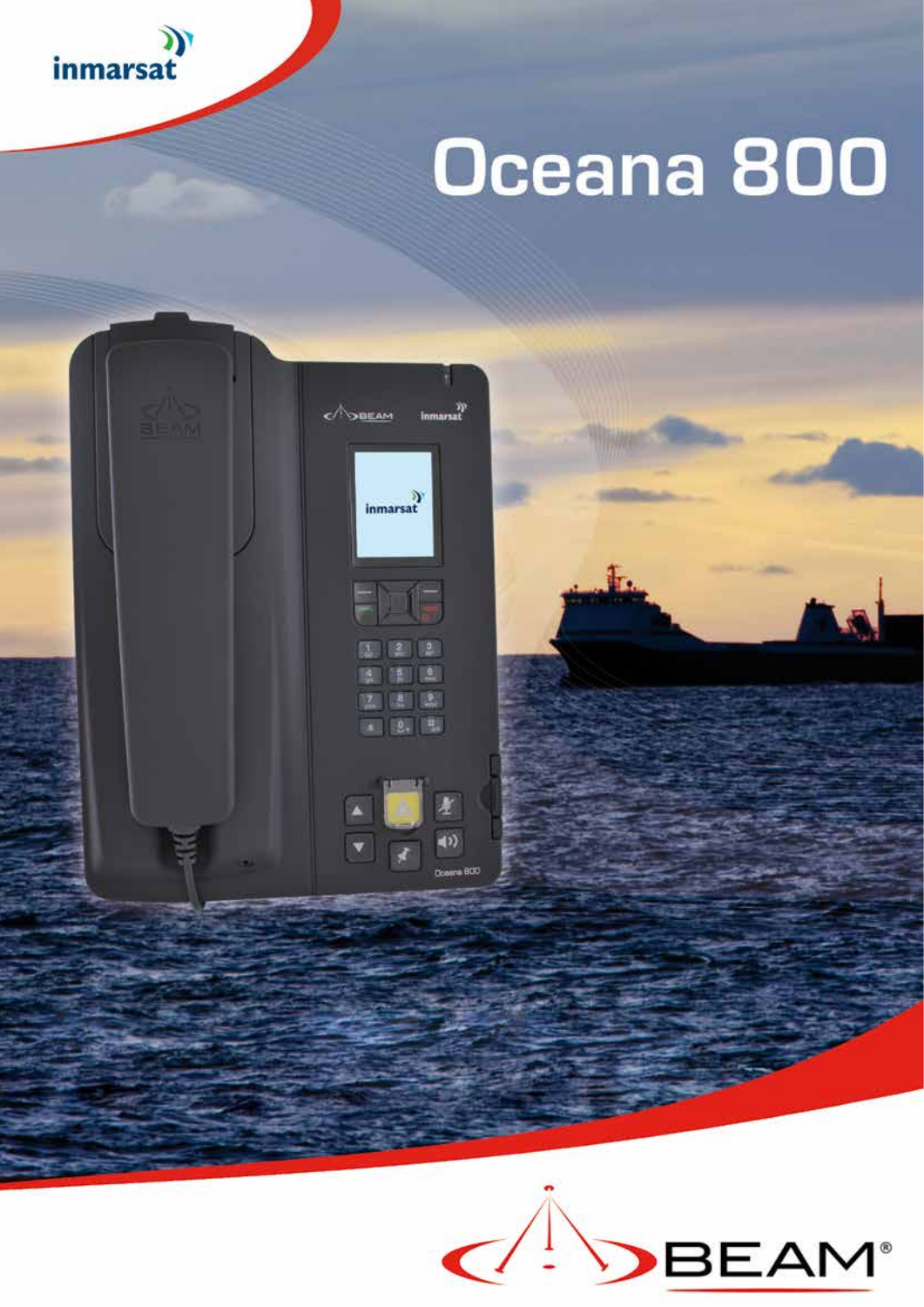## **Oceana 800**

![](_page_1_Picture_1.jpeg)

The Beam Oceana 800 is designed to operate with the Inmarsat GSPS, IsatPhone Link and FleetPhone SIM's to provide reliable voice, data and SMS communication services to anyone in a remote location on land or sea or for emergency backup communications. For a maritime installation the 505 Emergency Calling facility from the OC800 puts vessels directly in contact with a maritime rescue co-ordination centre (MRCC) free of charge.

A Beam active Mast Mount Antenna (ISD710) is supplied with the Oceana 800 to provide a complete integrated solution that is ready for use anytime, anywhere. Whilst the terminal was purposely designed for maritime applications to meet an IP54 ingress rating making the terminal suitable for on-board vessel communications the terminal can easily be used in any land based fixed site application.

The terminal has a dedicated full color display, inbuilt phone book and SMS inbox, the integrated privacy handset or the inbuilt speaker phone enables the user to have private or hands-free calling. The terminal is designed to be wall or desk mounted and the terminal is provided with a spring loaded hang-up cup for the privacy handset when the unit is wall mounted.

Featuring an intelligent RJ11/POTS interface, it enables connection of up to 5 standard corded/cordless phones or integration to a PABX system. It can support cable runs of up to 600m (2000ft) and incorporates in-built intelligence to support standard ring, busy and dial tones.

The Oceana 800 has an integrated GPS engine providing intelligent tracking and instant message reporting via SMS. The Tracking and Instant Message functionality can be configured to support automated periodic polling or instant message reporting with a single button press. Oceana 800 has an integrated Bluetooth for voice communications, intuitive color LCD display that provides easy and convenient access to send and receive SMS or to retrieve phone numbers stored in the terminal. Also included is a secondary SIM socket to override internal SIM, in-built handsfree speakerphone, USB data, desk or wall mountable.

![](_page_1_Picture_7.jpeg)

**Cargo Vessels**

![](_page_1_Picture_9.jpeg)

**In-Building – PABX Integration**

![](_page_1_Picture_11.jpeg)

**Luxury Yachts**

![](_page_1_Picture_13.jpeg)

**Mining Sites**

![](_page_1_Picture_15.jpeg)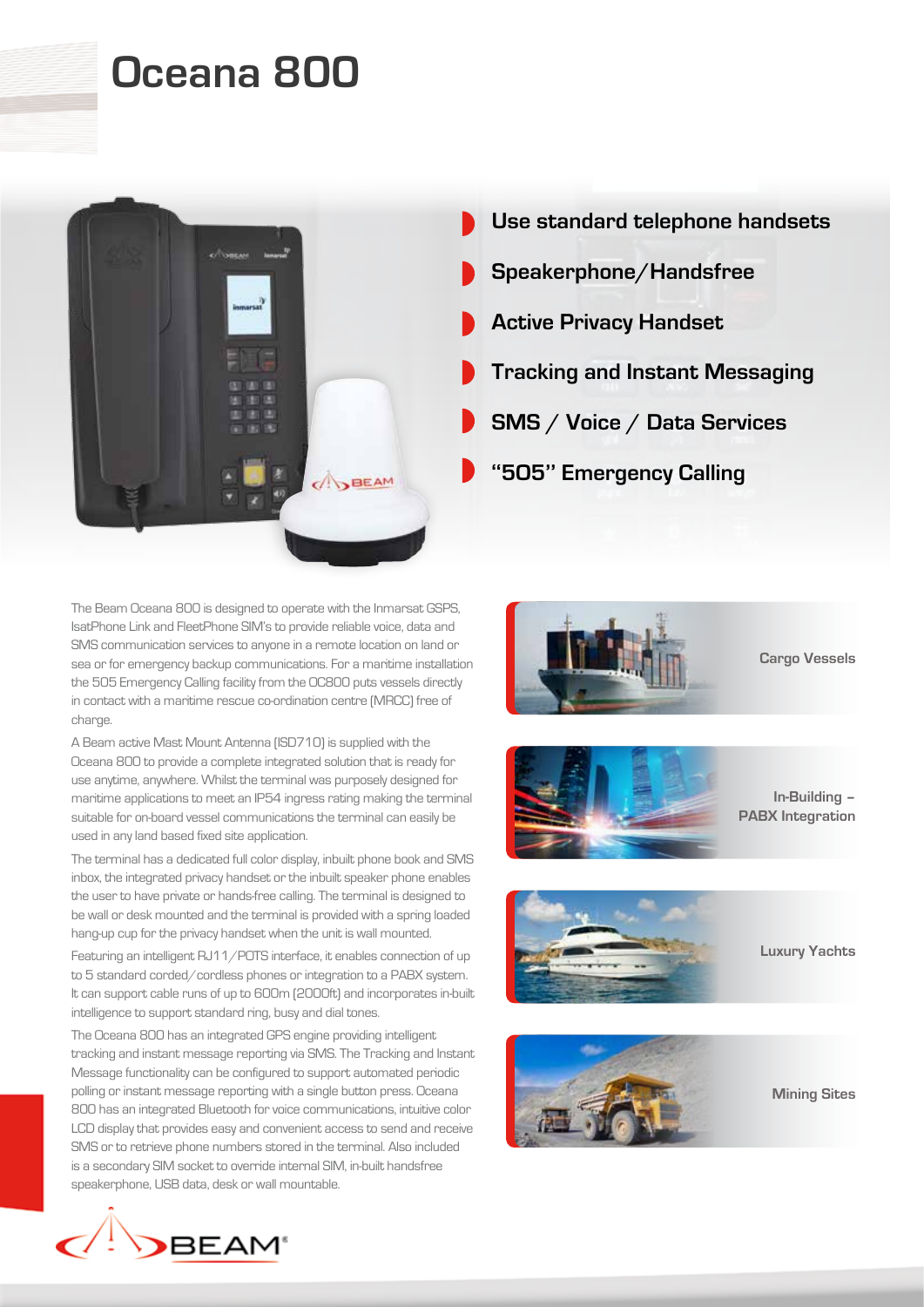### **KEY FEATURES Model: OC800**

#### **DESIGN**

- High quality IP54 rated maritime enclosure
- Colour LCD screen
- Compact all-in-one design
- Wall or desk mounting options
- Lock bolt for securing to wall
- Accessible control buttons
- Integrated antenna connections
- In-built slimline active privacy handset
- In-built speakerphone
- Cable routing LHS/TOP/BOTTOM
- Dual SIM card enclosures

#### POWER

- 10–32V DC Input
- 110/240V AC plug pack, (included)
- INTELLIGENT POTS/RJ11 INTERFACE
	- Supports up to 600m (2000 feet) of RJ11 cable runs
	- Standard dial, ring & busy tones
	- Integrates to PABX system
	- Support standard corded, cordless and DECT phones
	- Auto-dial & speed dials available

#### $\blacksquare$ VOICE CALLING FEATURES

- RJ11/POTS interface
- In-built phonebook/contacts
- Privacy handset calling
- In-built handsfree speakerphone
- Access from PABX or other corded/cordless handsets
- Bluetooth headsets (not included)

#### **INSTANT MESSAGE AND**

#### TRACKING FEATURES

• Dedicated internal GPS receiver

#### **Tracking:**

- Periodic location messages
- SMS, SMS to email
- Location message sent upon button press
- Ignition ON/OFF reporting
- Remote location polling via SMS

#### **Instant Message Mode**

- Single button press on terminal
- Instant GPS location messages
- Supports external "man down" pendant or button
- Remote clearing of alert via SMS

#### **Tracking/Instant Message content includes**

- Message ID#
- Header
- Latitude/Longitude
- **Speed**
- **Direction**

#### **OTHER KEY FEATURES**

- Includes BEAM Maritime Antenna (Active)
- Adjustable Brightness
- Accepts Inmarsat GSPS, IsatPhone Link and FleetPhone SIM cards

|            | Giovanni   | Ŧ           | $\leftarrow$ |                 |           | ∕∆                   |
|------------|------------|-------------|--------------|-----------------|-----------|----------------------|
| Tracking   | Data       | POTS/RJ11   | <b>USB</b>   | Privacy Handset | Handsfree | Instant<br>Messaging |
| <b>SIM</b> | <b>SIM</b> | <b>LCD</b>  | <b>SMS</b>   |                 |           |                      |
| SIM (Rear) | 2nd SIM    | LCD Display | SMS          | Phonebook       | Bluetooth |                      |

#### www.beamcommunications.com